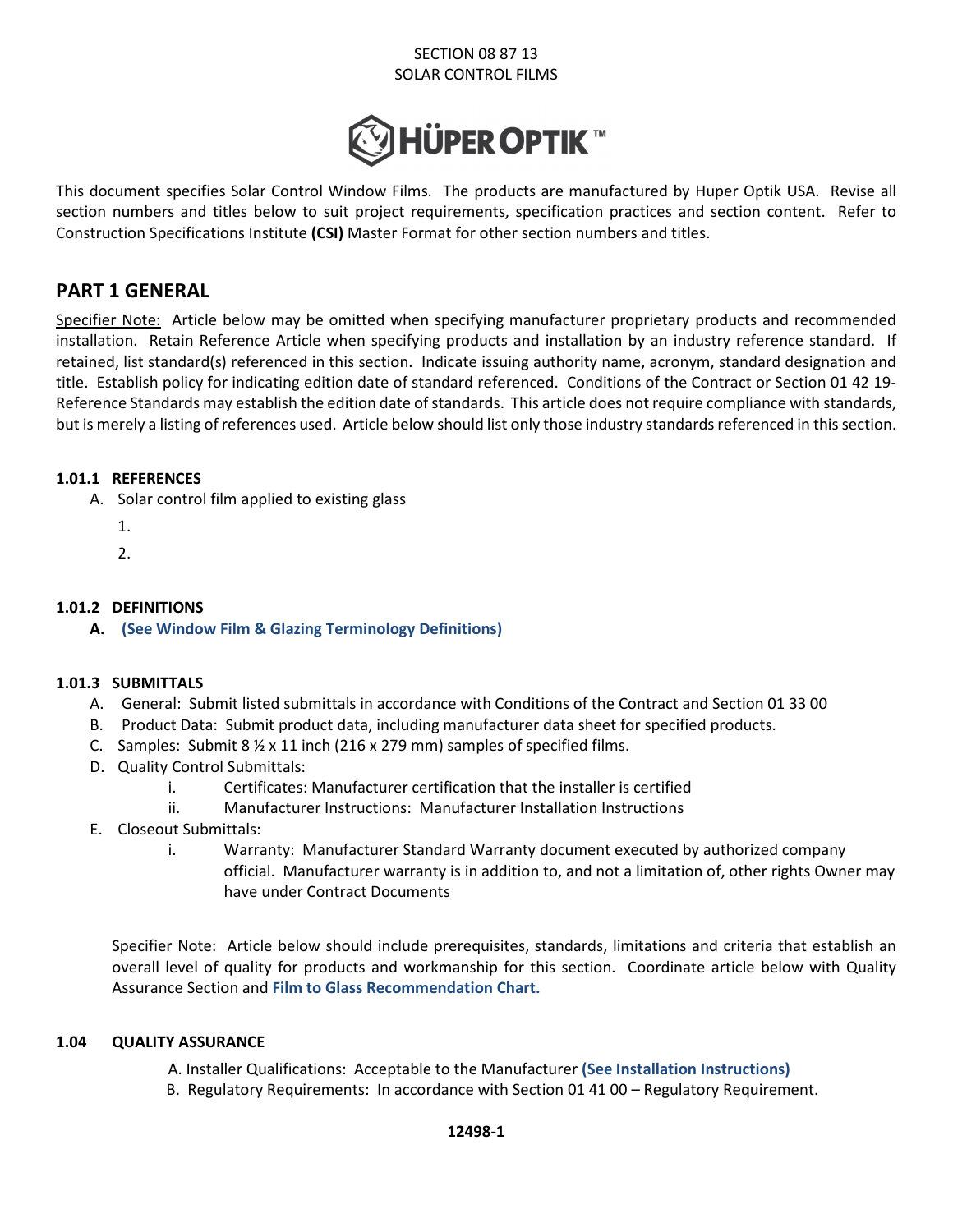# SECTION 08 87 13 SOLAR CONTROL FILMS

#### **1.05 DELIVERY, STORAGE AND HANDLING**

- A. General: Comply with Section 01 61 00 Common Product Requirements
- B. Delivery: Deliver materials in manufacturer original, unopened, undamaged container with labels intact.
- C. Storage and Protection: Store materials protected from exposure to harmful environmental Conditions and at temperature and humidity conditions recommended by the manufacturer. **(See Storage and Handling Instructions)**

#### **1.06 WARRANTY**

- A. Project Warranty: Refer to Condition of the Contract for project warranty provisions.
- B. Manufacturer Warranty: Submit in accordance with Section 01 78 36 Warranties for Owner Acceptance. Manufacturer standard warranty document executed by authorized company official. Manufacturer warranty is addition to, and not a limitation of other rights Owner may have under Contract Documents.
- C. Provide film manufacturer 15-year warranty against failure of film, including change of color, peeling, Bubbling, rippling, cracking, delamination, and demetallization; include cost of material and labor for removal and reinstallation. **(see Huper Optik Warranty Terms and Conditions for full terms and conditions, plus possible exclusions)**
- **1.06.1** A. Acceptable Manufacturer: Huper Optik USA: 5821 West Sam Houston Pkwy N, Suite 400 Houston TX 77041. ASD. Tel (888) 296-3456. Fax (832) 467-1190 email info@huperoptikusa.com

# **PART 2 PRODUCTS**

Specifier Note: Retain article below for proprietary method specification. Add product attributes, performance characteristics, material standards and descriptions as applicable. Use of 'or equal' and/or 'approved equal' or similar phrases may cause ambiguity in specifications. Such phrases require verification (procedural, legal and regulatory) and assignment of responsibility for determining 'or equal' products.

## **2.01 SOLAR CONTROL FILMS**

Specifier Note: Paragraph below is an addition to CSI Section Format. Retain or delete paragraph below per project requirements and specifiers practice.

## **A. Manufacturer: Huper Optik USA**

 **B. Contact: Harry Rahman, hrahman@huperoptikusa.com or (832) 467-1170 ext. 120**